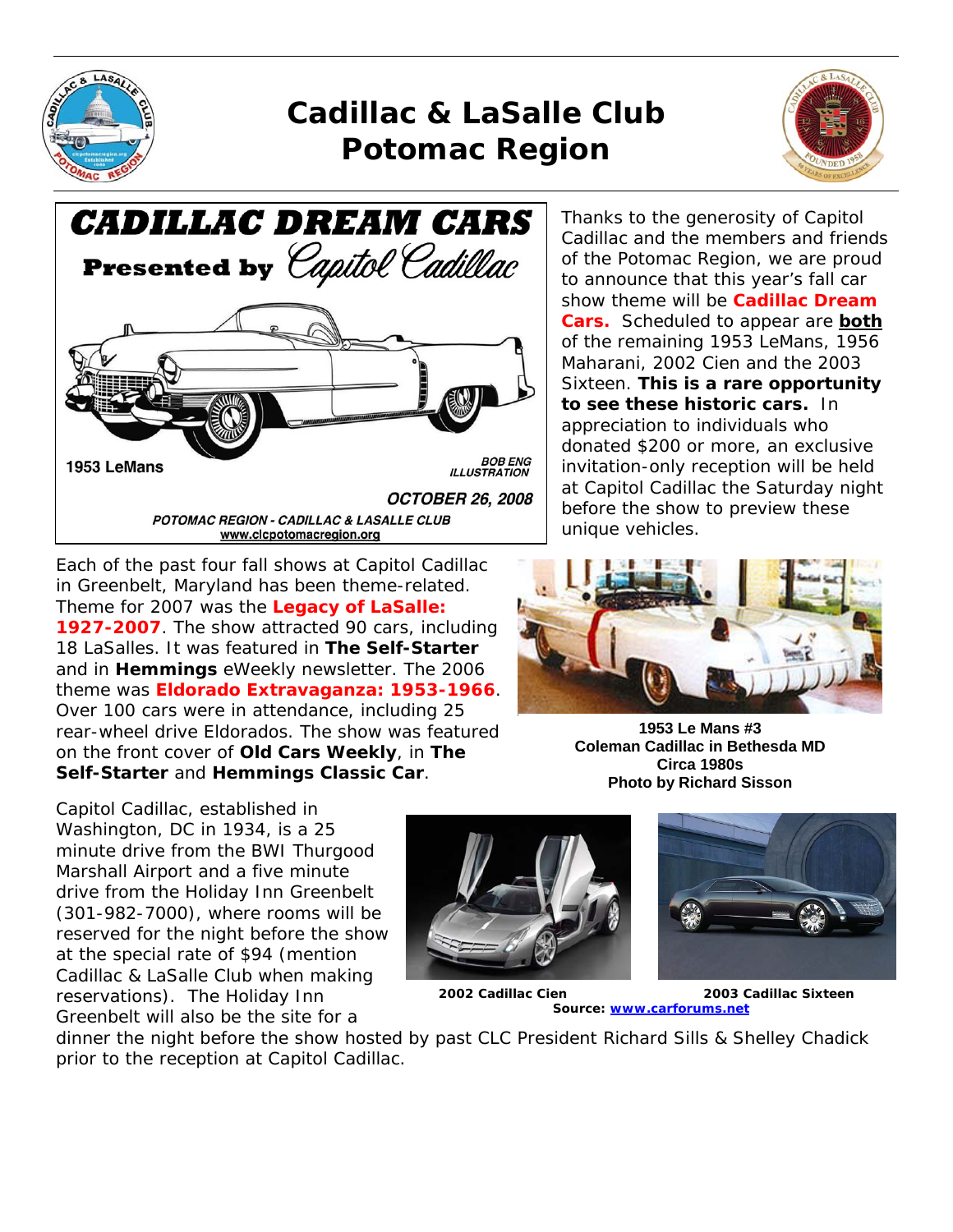

# *Cadillac & LaSalle Club Potomac Region*



## *Sunday October 26, 2008*

*Car Registration: 9:00 am – 12:00 pm Car Show Hours: 9:00 am – 3:00 pm* 

## *Capitol Cadillac 6500 Capitol Drive Greenbelt, MD 20770 Phone: (301) 441-9600*

### **LOCAL DIRECTIONS:**

#### **From Capital Beltway (I-495/95)**

- Use Exit 23 Kenilworth Avenue Rte 201, proceed South on Kenilworth Avenue to first exit - Greenbelt Road, Route 193
- At light, proceed East on Greenbelt Road Rte 193 (left)
- At traffic light make left onto Walker Drive (*TGl Friday's* Restaurant on corner)
- Make an immediate right onto Capitol Drive (Dealership is on your left)

#### **From Baltimore-Washington Parkway (Rte 295)**

- Use Exit for Rte 193 (Greenbelt Road)
- Proceed West on Rte 193 Greenbelt Road
- Make first right after underpass onto Capitol Drive (Dealership is on your right)

**The Region has reserved rooms at the Holiday Inn Greenbelt (301-982-0863) for the night before the show at the special rate of \$94 (mention Cadillac & LaSalle Club when making reservations). Please notify Shelley Chadick at shelley.chadick@hklaw.com or 202-862-5965 if booking a room.** 



**FOR FURTHER INFORMATION: Diane & Henry Ruby, Car Show Coordinators (301) 297-4459, (301) 894-8026 or henry.ladydi@verizon.net**